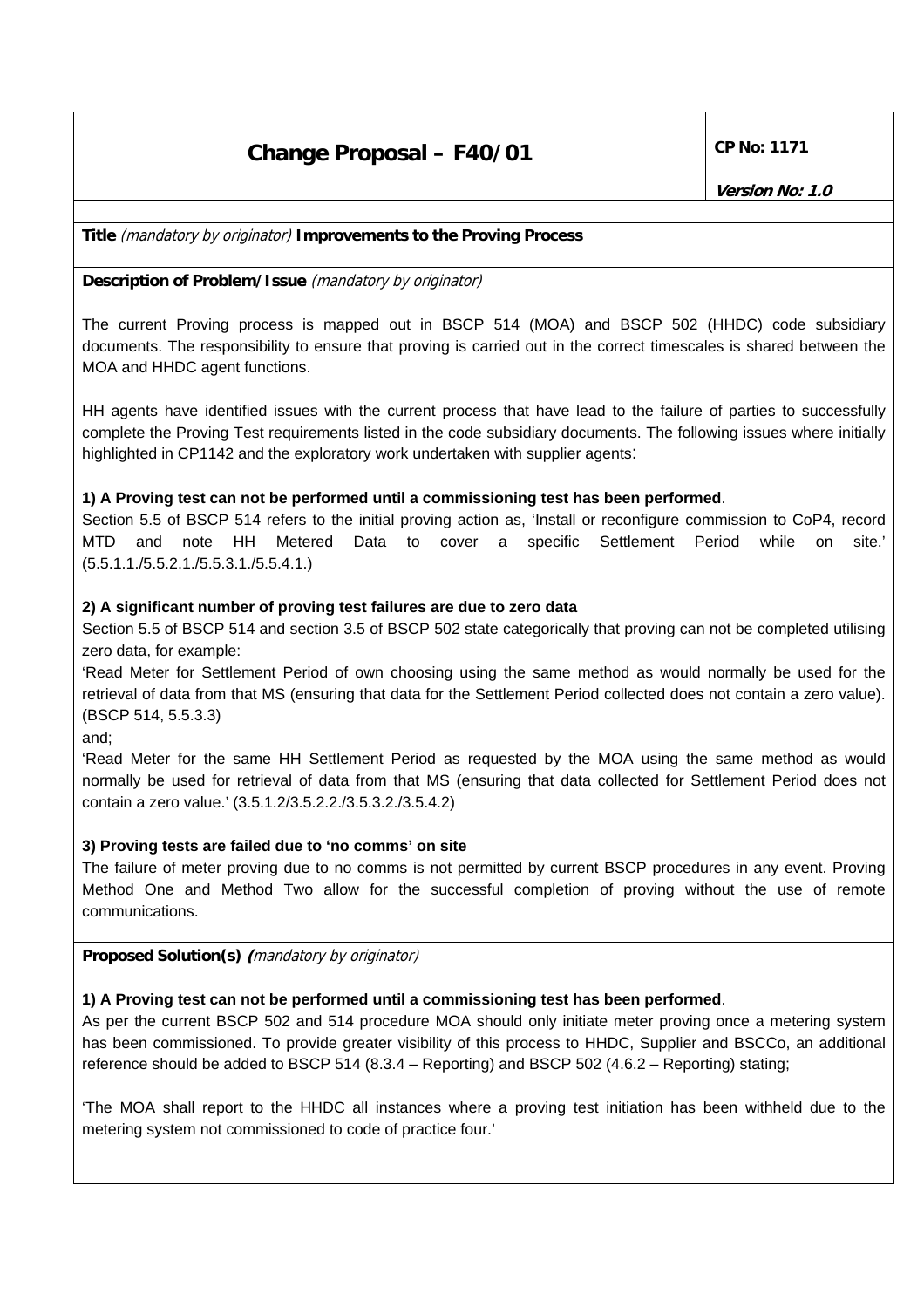# **Change Proposal – F40/01**  $\vert$  CP No: 1171

# **Version No: 1.0**

An additional reference should be added to BSCP 502, prior to existing section 3.5.6.1 stating the HHDC "Receive report from MOA detailing proving not initiated due to outstanding commissioning". **(See Appendix, table 2.5)** 

The corresponding section 5.5.6 in BSCP 514 relating to 'HHDC Reports that no Proving Test has been initiated' should be amended accordingly **(See Appendix, table 1.5)**

#### **2) A significant number of proving test failures are due to zero data**

Proving tests should never be failed due to zero data (zero KW HH advance) as the HHDC should never transmit a D0003 dataflow if all half hour advances contained within are zero (as per current BSCP). Zero data should only lead to instances of 'incomplete proving tests'.

The requirements of HHDC for incomplete proving tests are referenced in section 4.6.7, Non Completion of Proving Test, in BSCP 502 and do not require revision.

However, the process for the resumption of a proving test once data is available is vague at present and will benefit from further additions and amendment of BSCP 502 and 514. The HHDC should resume the proving test process once metered data is recorded by the metering system.

The addition of further steps to BSCP 502, section 3.5.1, 3.5.2, 3.5.3 and 3.5.4 (four methods of proving) would add greater clarity and stream line the process. This would state that "Following notification that metered data cannot be collected and when data retrieval confirms load detected" the HHDC would "Send raw HH Metered data" to MOA via a D0003 flow. **(See Appendix, table 2.1, 2.2, 2.3 & 2.4)** 

This change will instruct the HHDC to manage incomplete Proving Tests due to zero data through to resolution. As per current BSCP the MOA will be made aware of the non-completion of the test and the reason for this delay due to the transmission of the D0001 dataflow as per step 3.5.1.3, 3.5.2.3, 3.5.3.3 or 3.5.4.3 of BSCP 502.

As a result of this change to BSCP 502, BSCP 514 should be amended to reflect the new process, and ensure that joint responsibility for successful completion of proving test remains shared between MOA and HHDC **(See Appendix, table 1.1, 1.2, 1.3 & 1.4)**

#### **3) Proving tests are failed due to 'no comms' on site**

The failure of proving tests due to 'no comms' is not a valid reason for rejection of proving; it is not currently allowed within the confines of either BSCP 514 or BSCP 502.

However, the BSCP's should be amended to reflect the fact that the timescales quoted in section 4.6.5 of BSCP 502 and section 8.3.5 of BSCP 514 may not reasonably be achieved if remote communications can not be utilised by either agent function.

The addition of the following reference in section 4.6.5 of BSCP 502 and section 8.3.5 of BSCP 514 would allow for time scales to be exceeded in this scenario,

'In the event that timescales are exceeded and the Proving Test is not completed, the process shall proceed to completion and an audit trail will be maintained by Supplier Agents in order to explain the delay.'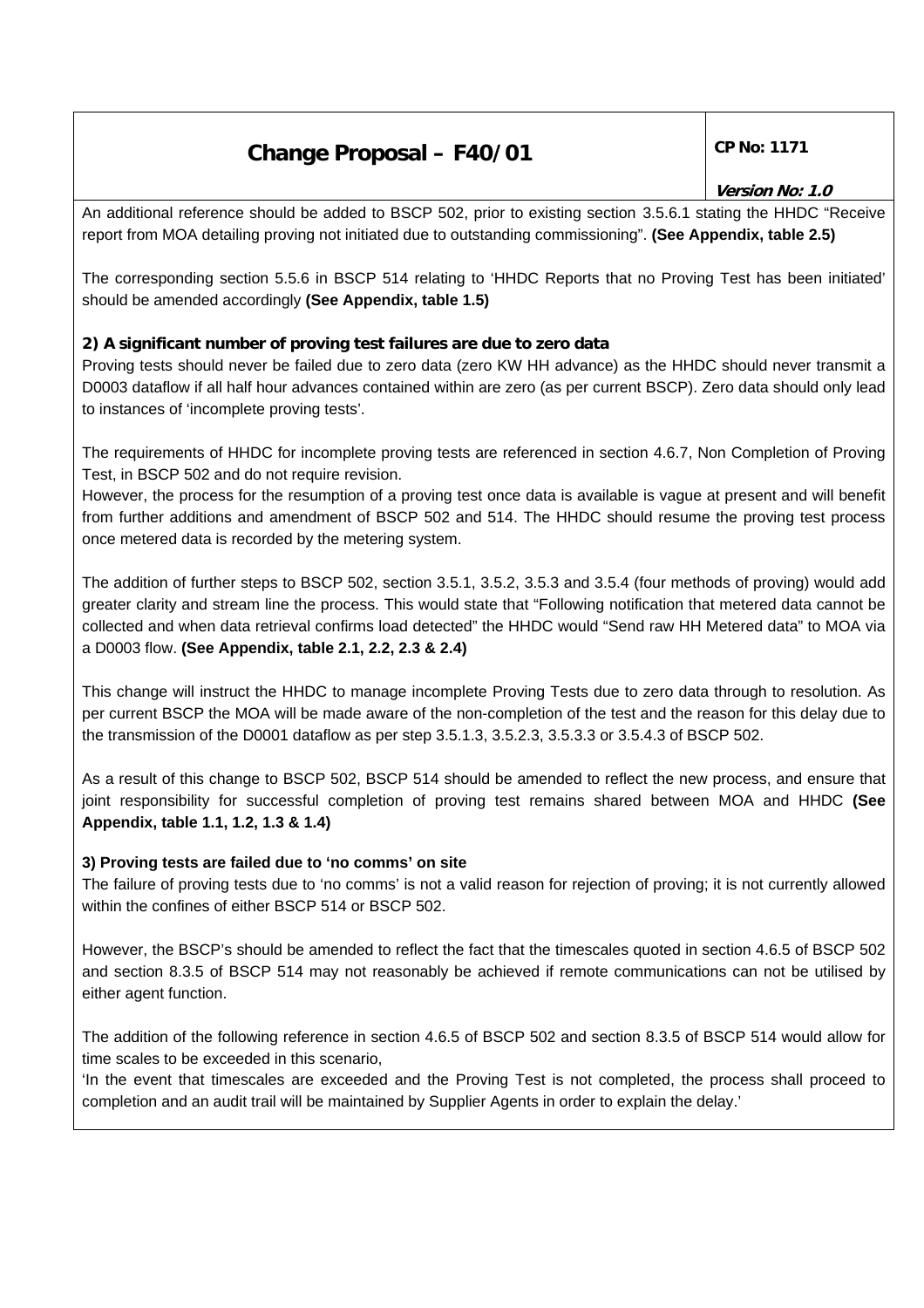# **Change Proposal – F40/01 CP No: 1171**

**Justification for Change** (mandatory by originator)

This CP aims to ensure the integrity of settlements by improving the proving process between MOA and HHDC. Npower believe that minor modifications to BSCP 514 and 502 will facilitate this goal.

**Configurable Items Potentially Affected by Proposed Solution(s)** (optional by Originator)

**Impact on Core Industry Documents** (optional by originator) Changes to BSCP 514 (5.5, 8.3.5) and BSCP 502 (3.5, 4.6)

**Related Changes and/or Projects** (mandatory by BSSCo

**Requested Implementation Date (mandatory by originator) FEB 07** 

**Reason: Next available release** 

**Agreed Release/Implementation Date (mandatory by BSCCo)**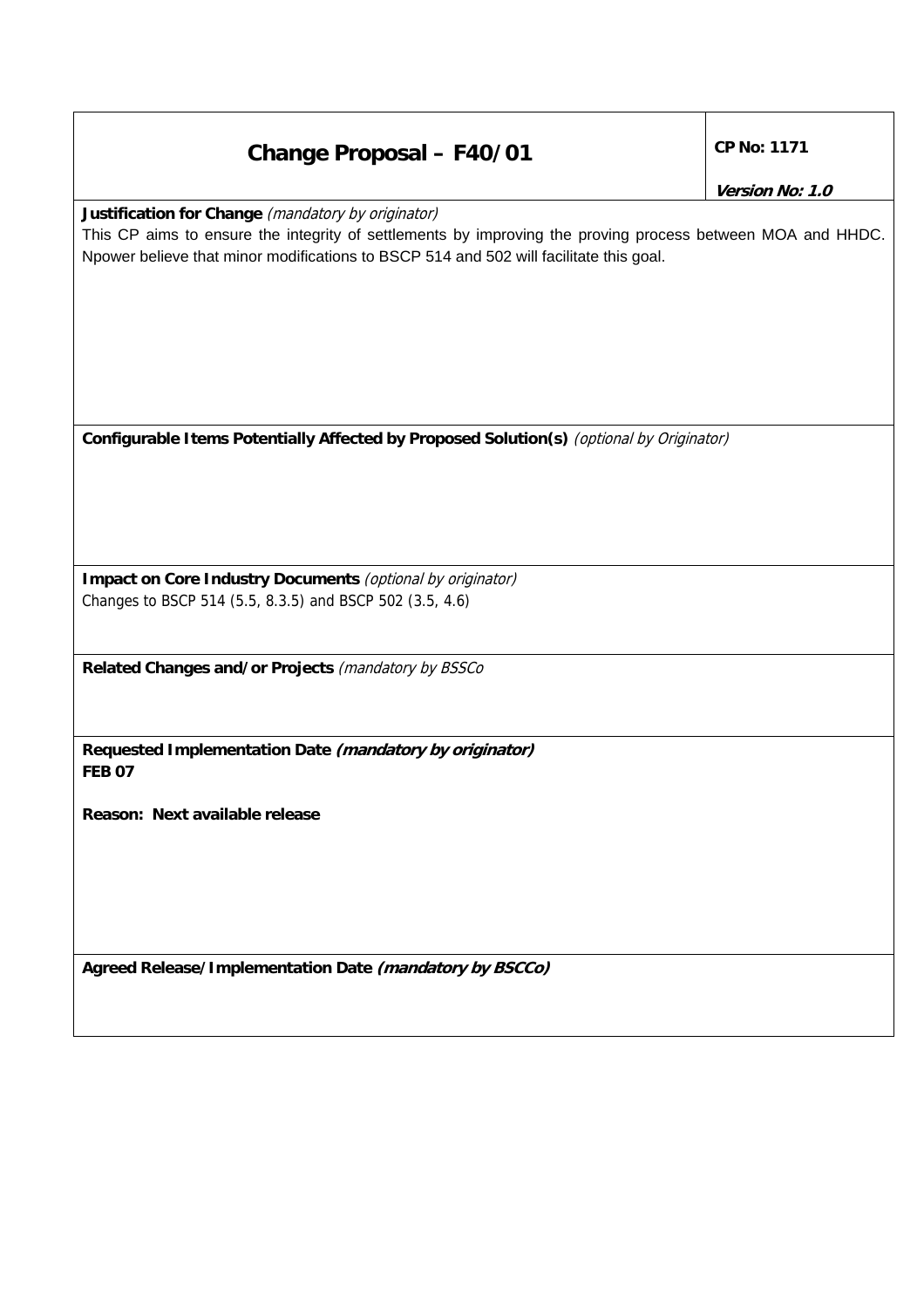# **Change Proposal – F40/01 CP No: 1171**

**Version No: 1.0** 

| <b>Originator's Details:</b>                      |  |
|---------------------------------------------------|--|
|                                                   |  |
|                                                   |  |
|                                                   |  |
|                                                   |  |
|                                                   |  |
|                                                   |  |
|                                                   |  |
| Attachments: Y/N (If Yes, No. of Pages attached:) |  |
| (delete as appropriate)                           |  |

# **Appendix – Proposed Redline changes**

# **Table 1.1**

| Ref     | When              | Action                  | From         | To | Information | Method                  |
|---------|-------------------|-------------------------|--------------|----|-------------|-------------------------|
|         |                   |                         |              |    | Required    |                         |
| 5.5.1.5 | Following         | If data received        | <b>HHMOA</b> |    |             | <b>Internal Process</b> |
|         | 5.5.1.4 and if    | HHDC,<br>from           |              |    |             |                         |
|         | data received     | proceed<br>to           |              |    |             |                         |
|         |                   | process 5.5.5 to        |              |    |             |                         |
|         |                   | undertake<br>a          |              |    |             |                         |
|         |                   | comparison<br>and       |              |    |             |                         |
|         |                   | issue results.          |              |    |             |                         |
|         |                   |                         |              |    |             |                         |
|         |                   | If data not received    |              |    |             |                         |
|         |                   | <b>HHDC</b><br>from     |              |    |             |                         |
|         |                   | proceed to 5.5.1.2      |              |    |             |                         |
|         |                   | to undertake a re-      |              |    |             |                         |
|         |                   | test or use an          |              |    |             |                         |
|         |                   | alternative method      |              |    |             |                         |
|         |                   | to prove MS             |              |    |             |                         |
| 5.5.1.6 | <b>Following</b>  | <b>Ensure record of</b> | <b>HHMOA</b> |    |             | <b>Internal Process</b> |
|         | 5.5.1.4 and if no | incomplete              |              |    |             |                         |
|         | data received     | proving test is         |              |    |             |                         |
|         |                   | maintained.             |              |    |             |                         |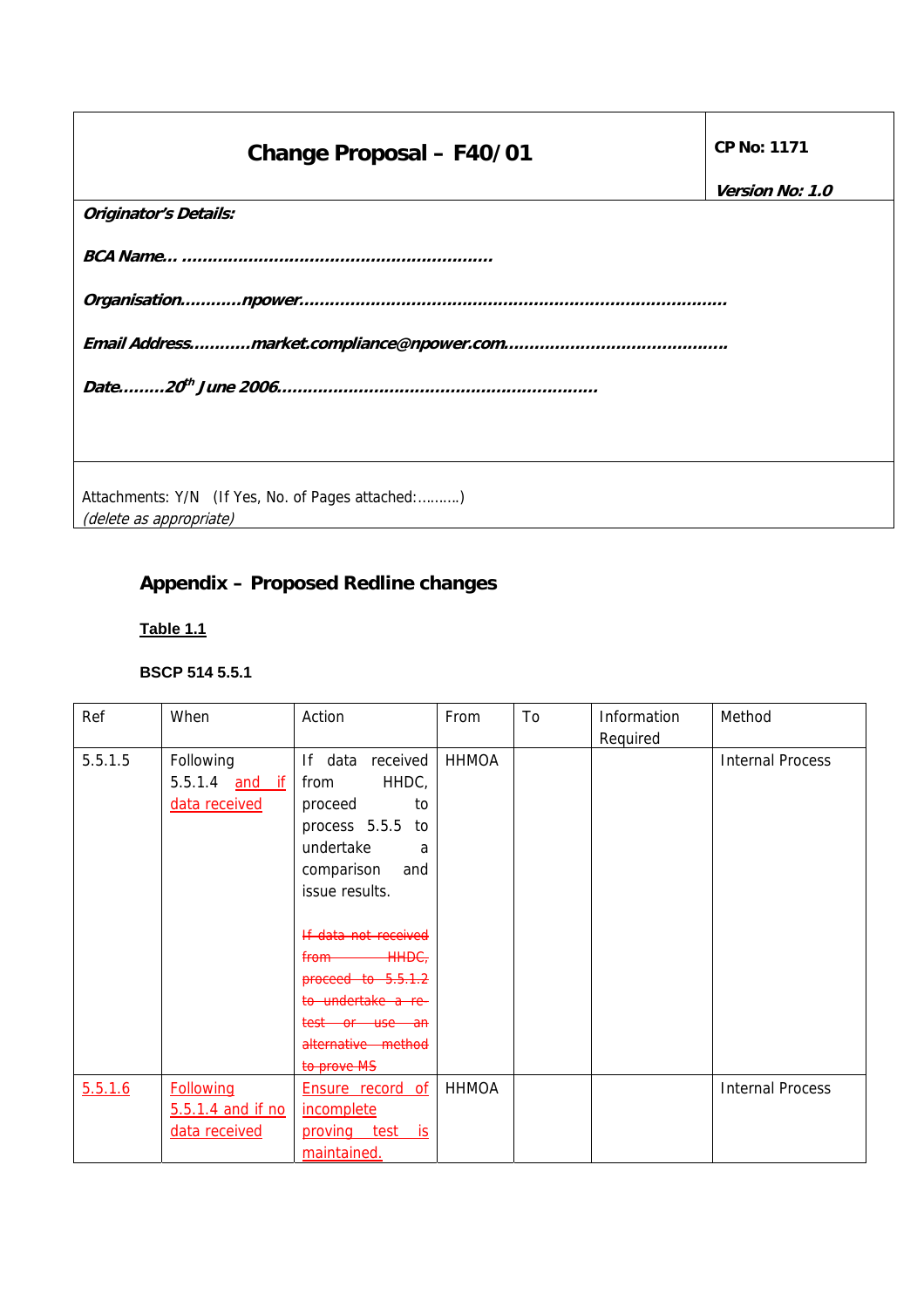| Ref     | When              | Action                   | From         | To | Information | Method                  |
|---------|-------------------|--------------------------|--------------|----|-------------|-------------------------|
|         |                   |                          |              |    | Required    |                         |
| 5.5.2.6 | Following         | If data received         | <b>HHMOA</b> |    |             | <b>Internal Process</b> |
|         | 5.5.2.5 and if    | HHDC,<br>from            |              |    |             |                         |
|         | data received     | proceed<br>to            |              |    |             |                         |
|         |                   | process 5.5.5 to         |              |    |             |                         |
|         |                   | undertake<br>a           |              |    |             |                         |
|         |                   | comparison<br>and        |              |    |             |                         |
|         |                   | issue results.           |              |    |             |                         |
|         |                   |                          |              |    |             |                         |
|         |                   | <del>data not</del><br>₭ |              |    |             |                         |
|         |                   | received from            |              |    |             |                         |
|         |                   | HHDC, proceed to         |              |    |             |                         |
|         |                   | $5.5.2$ to               |              |    |             |                         |
|         |                   | undertake a re-          |              |    |             |                         |
|         |                   | test or use an           |              |    |             |                         |
|         |                   | alternative              |              |    |             |                         |
|         |                   | method to prove          |              |    |             |                         |
|         |                   | <b>MS</b>                |              |    |             |                         |
| 5.5.2.7 | <b>Following</b>  | Ensure record of         | <b>HHMOA</b> |    |             | <b>Internal Process</b> |
|         | 5.5.2.5 and if no | <i>incomplete</i>        |              |    |             |                         |
|         | data received     | proving test is          |              |    |             |                         |
|         |                   | maintained.              |              |    |             |                         |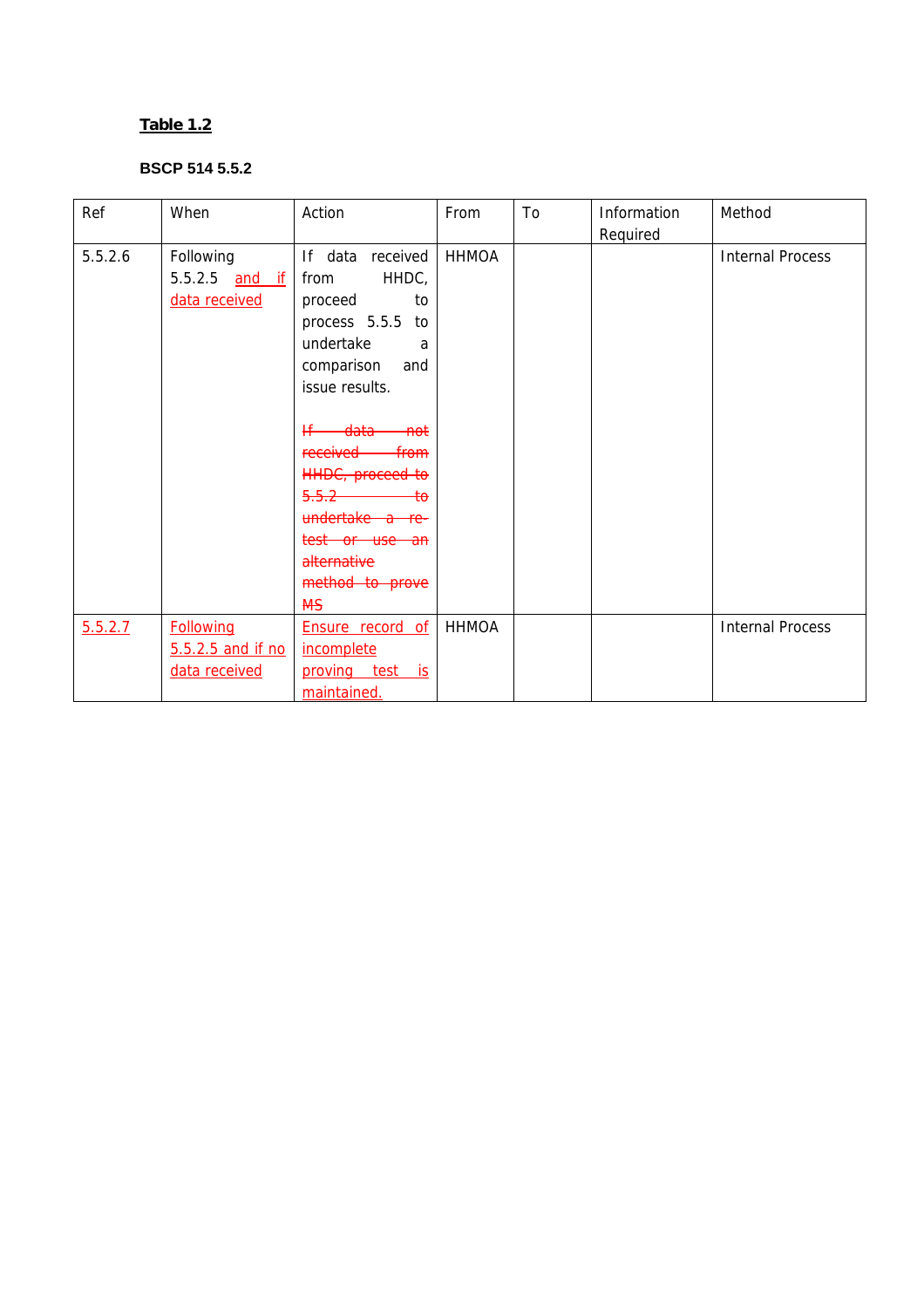| Ref     | When                                                   | Action                                                                                                                                                                                                      | From         | To | Information<br>Required | Method                  |
|---------|--------------------------------------------------------|-------------------------------------------------------------------------------------------------------------------------------------------------------------------------------------------------------------|--------------|----|-------------------------|-------------------------|
| 5.5.3.5 | Following<br>5.5.3.4 and if<br>data received.          | Use<br>own<br>data<br>retrieval<br>system<br>collect<br>HH<br>to<br>Metered Data for<br>same<br>HH<br>the<br>Settlement Period<br>as provided by<br>the HHDC                                                | <b>HHMOA</b> |    |                         | <b>Internal Process</b> |
|         |                                                        | unable<br>lf<br>to<br>collect data from<br>data<br>retrieval<br>system, resolve<br>problem<br>then<br>complete proving<br>test.                                                                             |              |    |                         |                         |
|         |                                                        | If data received<br>HHDC,<br>from<br>proceed<br>to<br>process 5.5.5 to<br>undertake<br>a<br>comparison<br>and<br>issue results.                                                                             |              |    |                         |                         |
|         |                                                        | <del>If data</del><br><del>not</del><br>received<br>from<br><b>HHDC</b> , proceed to<br>5.5.3.2<br>$\overline{\textbf{t}}$<br>undertake a re-<br>test or use<br>alternative<br>method to prove<br><b>MS</b> |              |    |                         |                         |
| 5.5.3.6 | <b>Following</b><br>5.5.3.4 and if no<br>data received | Ensure record of<br>incomplete<br>proving test is<br>maintained                                                                                                                                             | <b>HHMOA</b> |    |                         | <b>Internal Process</b> |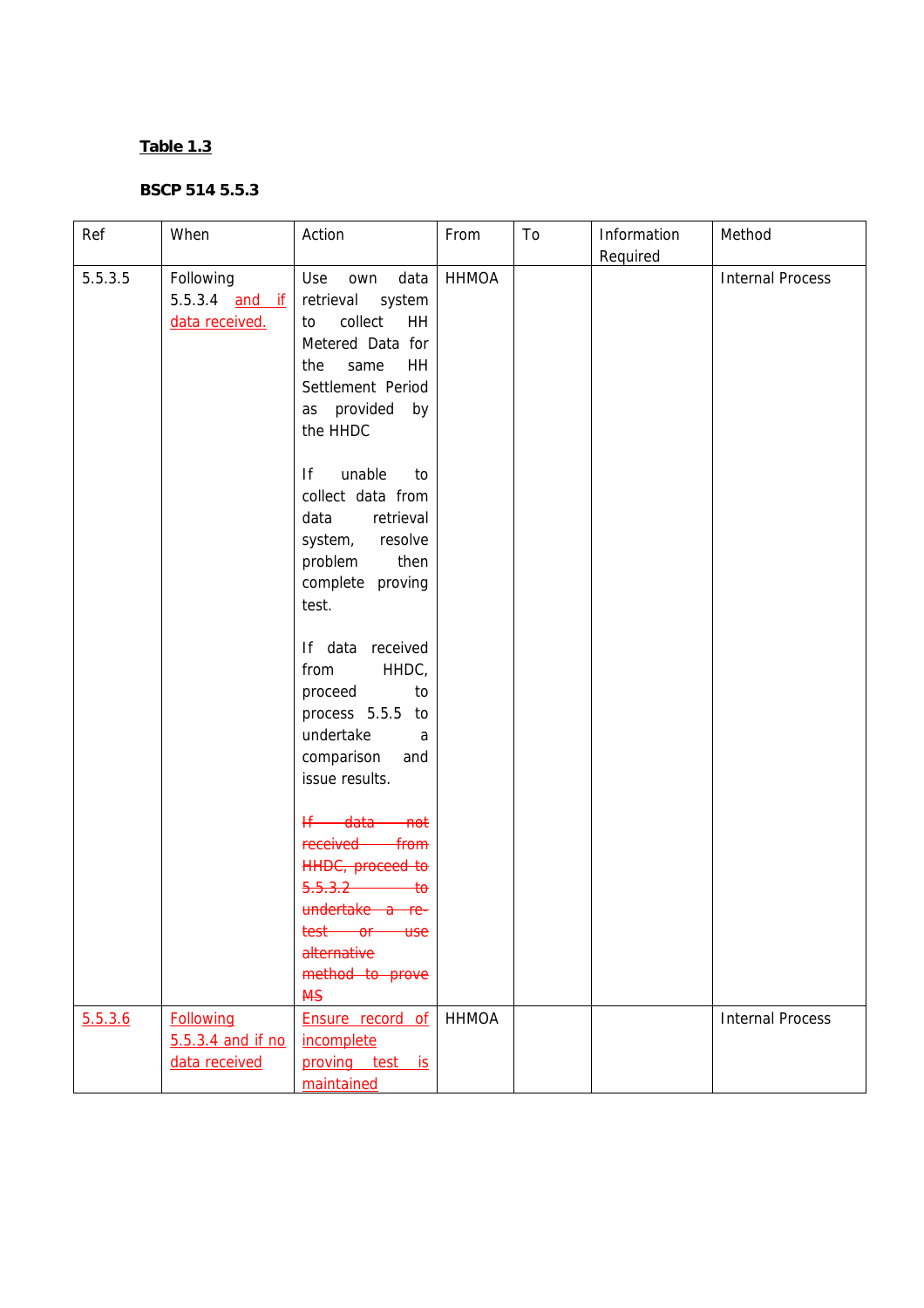| Ref     | When                                                | Action                                                                                                                                                                                                                                                                                                                                                                                                                                                                                                                                                            | From         | To | Information<br>Required | Method                  |
|---------|-----------------------------------------------------|-------------------------------------------------------------------------------------------------------------------------------------------------------------------------------------------------------------------------------------------------------------------------------------------------------------------------------------------------------------------------------------------------------------------------------------------------------------------------------------------------------------------------------------------------------------------|--------------|----|-------------------------|-------------------------|
| 5.5.4.5 | Following<br>5.5.4.4 <u>and if</u><br>data received | Use manufacturer's<br>software<br>to read<br>constants,<br>meter<br>multiplier,<br>pulse<br>serial no etc, then<br>read meter pulses<br>or engineering data<br>for same HH period<br>provided by<br>as<br>HHDC to calculate<br>HH reading.<br>If<br>data<br>received<br>HHDC,<br>from<br>proceed to process<br>5.5.5 to undertake a<br>comparison<br>and<br>issue results.<br>If data not received<br><del>HHDC,</del><br>from-<br>proceed to 5.5.2 to<br>undertake a re-test<br><u>use</u><br>$\theta$ f<br><del>an -</del><br>alternative method<br>to prove MS | <b>HHMOA</b> |    |                         | <b>Internal Process</b> |
| 5.5.4.6 | Following 5.5.4.4<br>and if no data<br>received     | Ensure record of<br>incomplete proving<br>test is maintained.                                                                                                                                                                                                                                                                                                                                                                                                                                                                                                     | <b>HHMOA</b> |    |                         | <b>Internal Process</b> |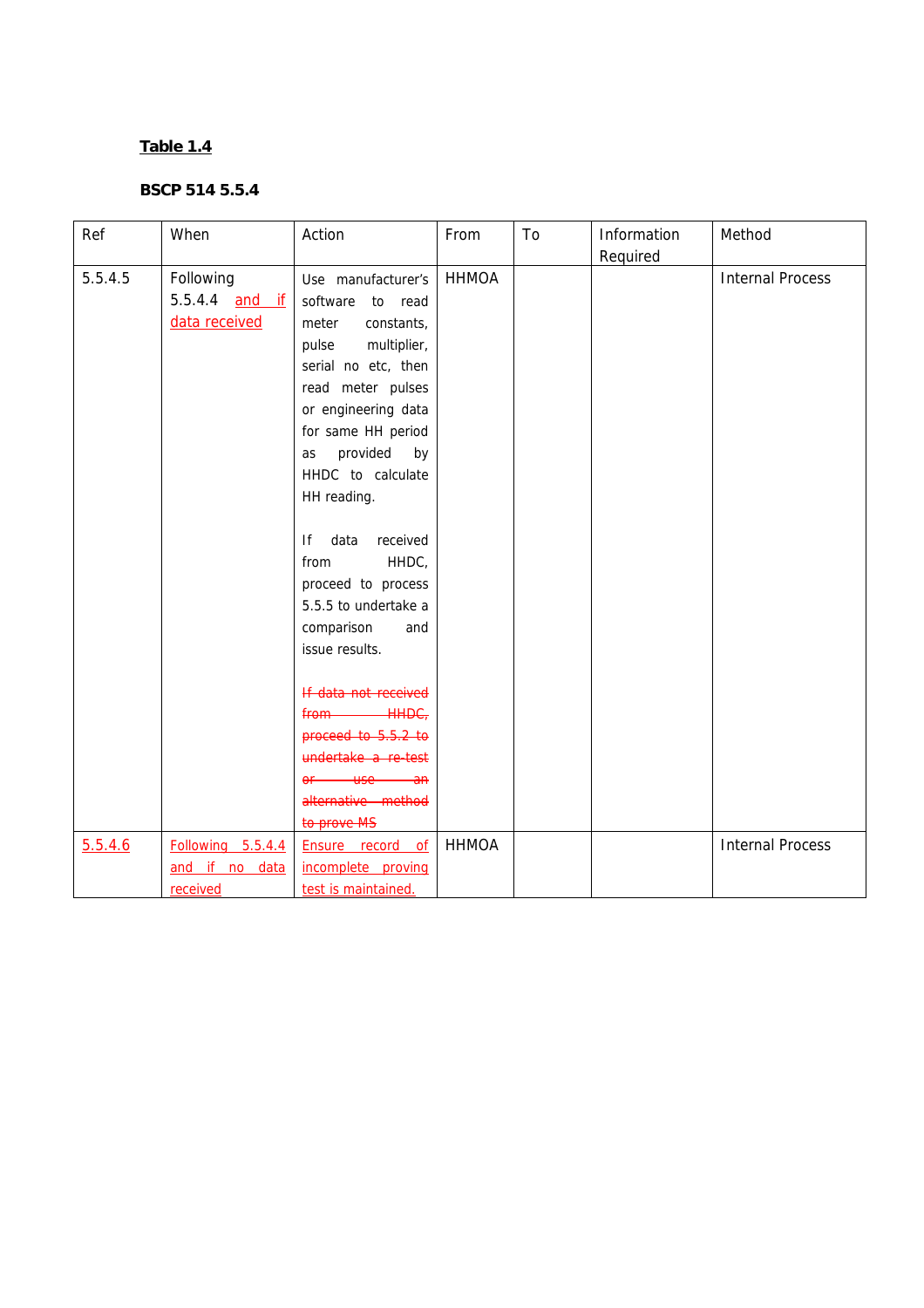| Ref      | When                                                                      | Action                                                                                                           | From                           | To                                                | Information<br>Required                                                     | Method                                                                |
|----------|---------------------------------------------------------------------------|------------------------------------------------------------------------------------------------------------------|--------------------------------|---------------------------------------------------|-----------------------------------------------------------------------------|-----------------------------------------------------------------------|
| 5.5.6.1. | As required in<br>accordance with<br>Appendix 8.3                         | Receive<br>report<br><b>MOA</b><br>from<br>detailing proving<br>not initiated due<br>outstanding<br>to           | <b>MOA</b><br><b>HHDC</b>      | <b>HHDC</b><br>Supplier,<br>$MOA$<br><b>BSCCo</b> | Notification of<br>outstanding<br>commissioning<br>test required.           | Electronic or other<br>method as agreed.                              |
|          |                                                                           | commissioning.<br>Report that no<br>proving test has                                                             |                                |                                                   | P0212<br>Notification of<br>Failure to<br>Carry Out                         |                                                                       |
|          |                                                                           | been initiated.                                                                                                  |                                |                                                   | <b>Proving Test</b>                                                         |                                                                       |
| 5.5.6.2  | As required<br>in<br>accordance with<br>Appendix 4.6<br>and after 5.5.6.1 | Report that no<br>proving test has<br>been initiated/or<br>proving not<br>initiated due to                       | <b>HHDC</b><br><b>Supplier</b> | Supplier<br>MOA,<br>BSCCo.<br><b>HHMOA</b>        | P0212<br>Notification of<br>Failure to<br>Carry Out<br><b>Proving Test.</b> | Electronic or other<br>method as agreed.<br>Felephone, Fax,<br>Email: |
|          | Following<br>5.5.6.1                                                      | outstanding<br>commissioning.<br>Agree and<br>confirm<br>timescales in<br>which to complete<br>the proving test. |                                |                                                   | Proceed to<br>5.5.1, 5.5.2,<br>5.5.3 or 5.5.4                               |                                                                       |
| 5.5.6.3  | <b>Following</b><br>5.5.6.2                                               | and<br>Agree<br>confirm<br>timescales<br>in.<br>which to complete<br>the proving test.                           | Supplier                       | <b>MOA</b>                                        | <b>Proceed</b><br>$\overline{10}$<br>5.5.1, 5.5.2<br>5.5.3 or 5.5.4.        | Telephone,<br>Fax,<br>Email                                           |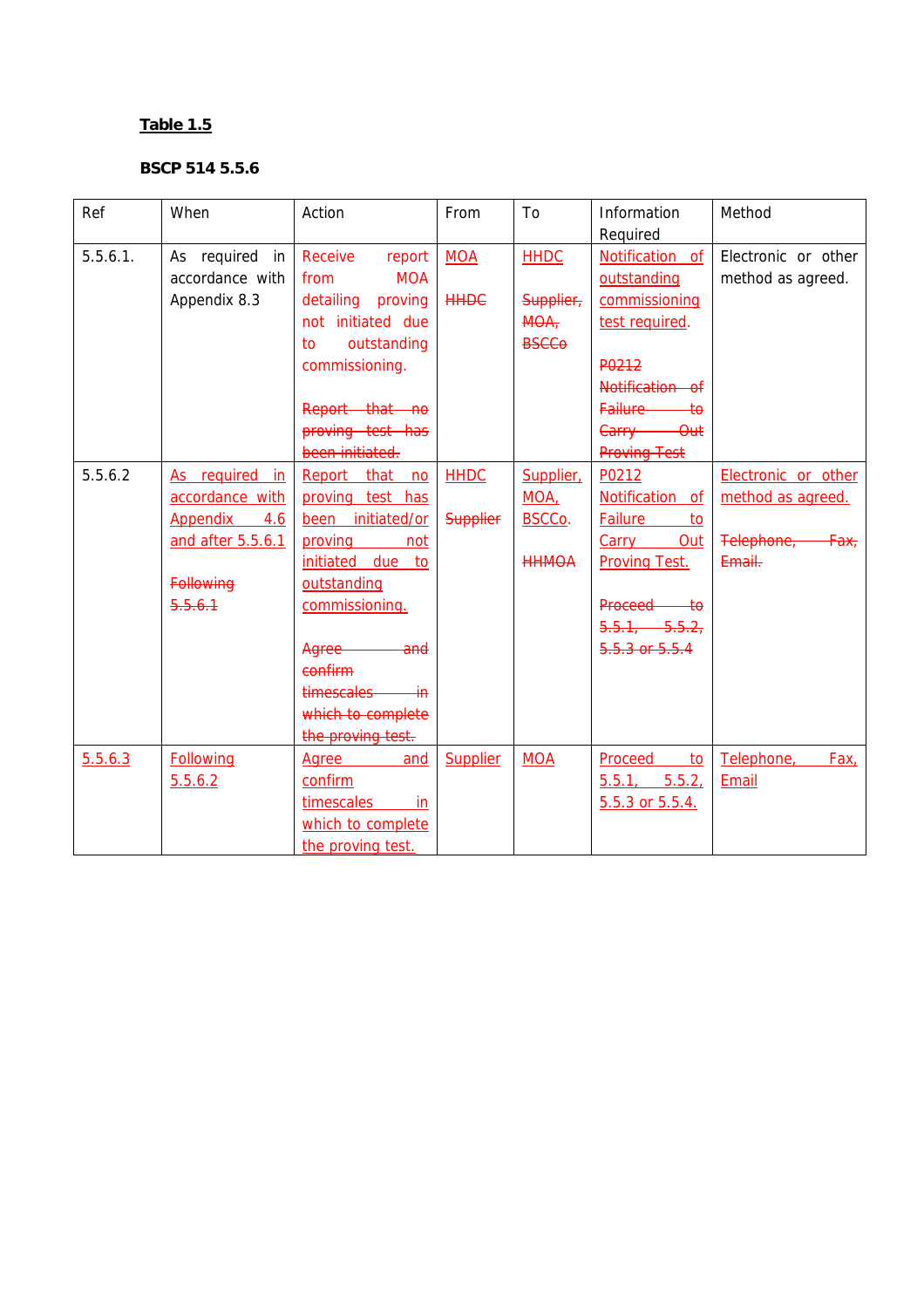| Ref     | When                    | Action                                                                                                                                                                                                                                                                                                         | From        | To         | Information                                                                                   | Method                                       |
|---------|-------------------------|----------------------------------------------------------------------------------------------------------------------------------------------------------------------------------------------------------------------------------------------------------------------------------------------------------------|-------------|------------|-----------------------------------------------------------------------------------------------|----------------------------------------------|
|         |                         |                                                                                                                                                                                                                                                                                                                |             |            | Required                                                                                      |                                              |
| 3.5.1.3 |                         | HH<br>Send<br>raw<br>Metered Data or<br>notification<br>that<br>Metered<br>Data<br>be<br>cannot<br>collected for the<br>settlement<br>Periods<br>If<br>requested.<br>unable to collect<br>metering data for<br>Settlement Period<br>requested,<br>send<br>alternative<br>Settlement Period<br>HH Metered Data. | <b>HHDC</b> | <b>MOA</b> | D0001 Request<br>Metering System<br>Investigation.<br>D0003<br>Half<br><b>Hourly Advances</b> | other<br>Electronic or<br>method, as agreed. |
| 3.5.1.4 | <b>Following</b>        | Send<br>raw<br>HH                                                                                                                                                                                                                                                                                              | <b>HHDC</b> | <b>MOA</b> | D0003<br><b>Half</b>                                                                          | Electronic or<br>other                       |
|         | notification that       | <b>Metered Data</b>                                                                                                                                                                                                                                                                                            |             |            | <b>Hourly Advances</b>                                                                        | method, as agreed.                           |
|         | metered<br>data         |                                                                                                                                                                                                                                                                                                                |             |            |                                                                                               |                                              |
|         | cannot<br>be            |                                                                                                                                                                                                                                                                                                                |             |            |                                                                                               |                                              |
|         | collected<br>and        |                                                                                                                                                                                                                                                                                                                |             |            |                                                                                               |                                              |
|         | data<br>when            |                                                                                                                                                                                                                                                                                                                |             |            |                                                                                               |                                              |
|         | retrieval               |                                                                                                                                                                                                                                                                                                                |             |            |                                                                                               |                                              |
|         | <b>confirms</b><br>load |                                                                                                                                                                                                                                                                                                                |             |            |                                                                                               |                                              |
|         | detected                |                                                                                                                                                                                                                                                                                                                |             |            |                                                                                               |                                              |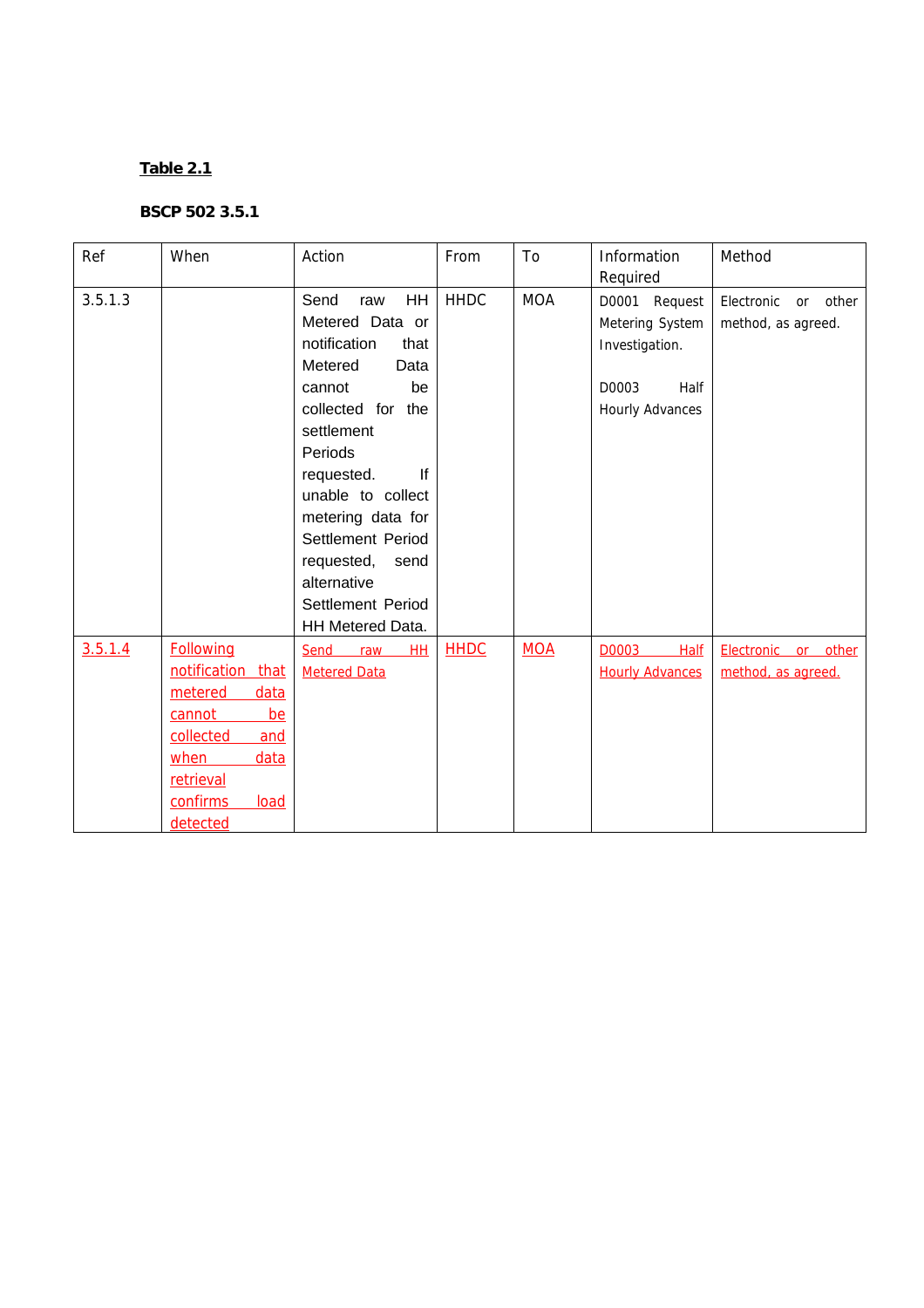| Ref     | When                 | Action                               | From        | To         | Information            | Method                 |
|---------|----------------------|--------------------------------------|-------------|------------|------------------------|------------------------|
|         |                      |                                      |             |            | Required               |                        |
| 3.5.2.3 |                      | <b>HH</b><br>Send<br>raw             | <b>HHDC</b> | <b>MOA</b> | D0001                  | Electronic or other    |
|         |                      | Metered<br>Data<br><b>or</b>         |             |            | Request                | method, as agreed.     |
|         |                      | notification<br>that                 |             |            | Metering               |                        |
|         |                      | Metered<br>Data                      |             |            | System                 |                        |
|         |                      | cannot be collected                  |             |            | Investigation          |                        |
|         |                      | for the settlement                   |             |            |                        |                        |
|         |                      | Periods requested.                   |             |            | D0003<br>Half          |                        |
|         |                      | If unable to collect                 |             |            | Hourly                 |                        |
|         |                      | metering data for                    |             |            | Advances               |                        |
|         |                      | Settlement<br>Period                 |             |            |                        |                        |
|         |                      | requested,<br>send                   |             |            |                        |                        |
|         |                      | alternative                          |             |            |                        |                        |
|         |                      | Settlement<br>Period                 |             |            |                        |                        |
|         |                      | HH Metered Data.                     |             |            |                        |                        |
| 3.5.2.4 | <b>Following</b>     | H <sub>H</sub><br><b>Send</b><br>raw | <b>HHDC</b> | <b>MOA</b> | D0003<br><b>Half</b>   | Electronic or<br>other |
|         | notification<br>that | <b>Metered Data</b>                  |             |            | <b>Hourly Advances</b> | method, as agreed      |
|         | metered<br>data      |                                      |             |            |                        |                        |
|         | cannot<br>be         |                                      |             |            |                        |                        |
|         | collected<br>and     |                                      |             |            |                        |                        |
|         | data<br>when         |                                      |             |            |                        |                        |
|         | retrieval confirms   |                                      |             |            |                        |                        |
|         | load detected        |                                      |             |            |                        |                        |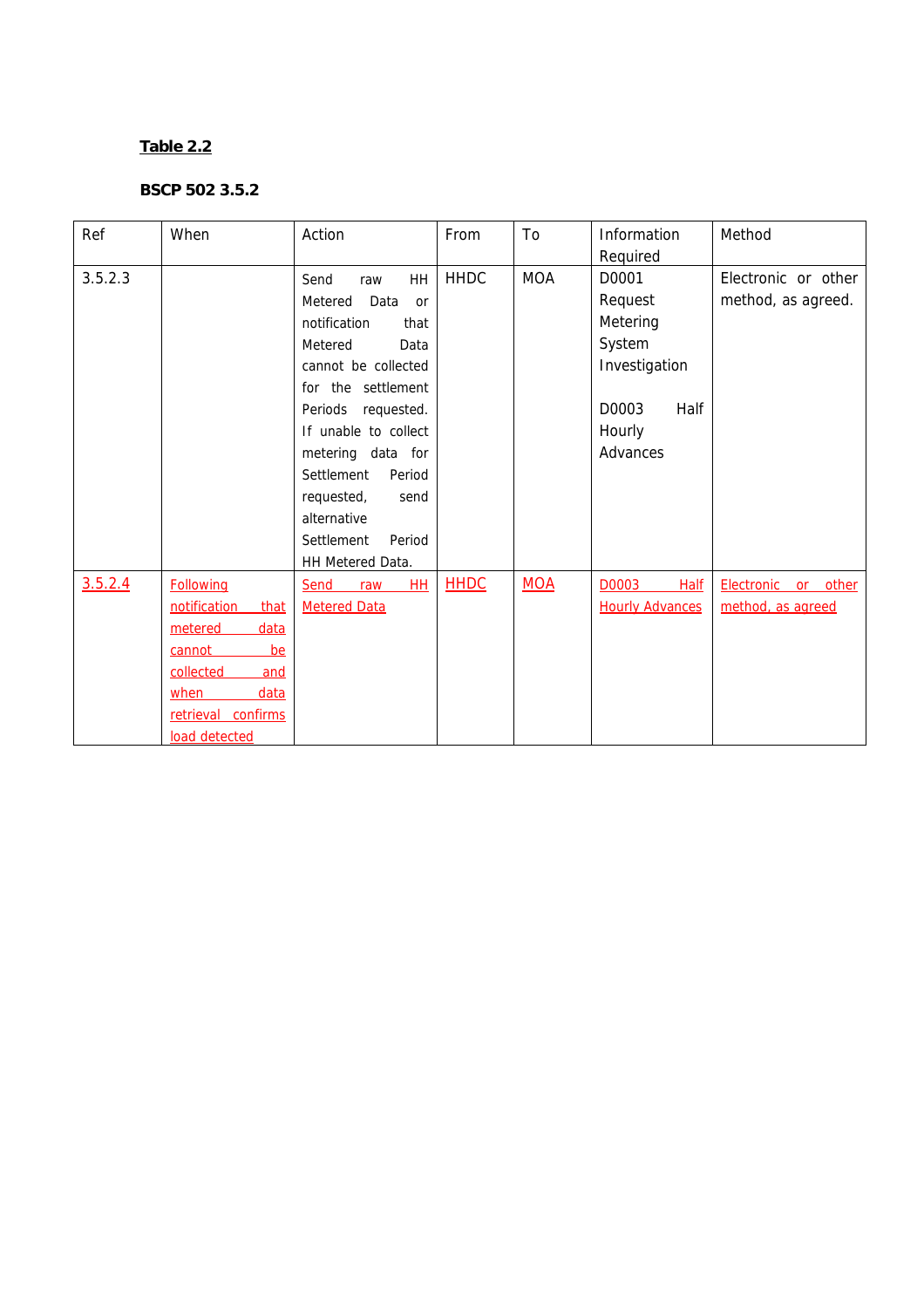#### **BSCP 502 3.5.3**

| Ref     | When                                                                                                                                                   | Action                                                                                                        | From        | To         | Information<br>Required                                  | Method                                    |
|---------|--------------------------------------------------------------------------------------------------------------------------------------------------------|---------------------------------------------------------------------------------------------------------------|-------------|------------|----------------------------------------------------------|-------------------------------------------|
| 3.5.3.3 |                                                                                                                                                        | HH<br>Send<br>raw<br>Metered<br>Data<br>or<br>notification<br>that<br>Metered<br>Data<br>cannot be collected. | <b>HHDC</b> | <b>MOA</b> | D0001<br>Request<br>Metering<br>System<br>Investigation. | Electronic or other<br>method, as agreed. |
|         |                                                                                                                                                        |                                                                                                               |             |            | Half<br>D0003<br>Hourly<br>Advances                      |                                           |
| 3.5.3.4 | <b>Following</b><br>notification<br>that<br>metered<br>data<br>be<br>cannot<br>collected<br>and<br>data<br>when<br>retrieval confirms<br>load detected | HH<br>Send<br>raw<br><b>Metered Data</b>                                                                      | <b>HHDC</b> | <b>MOA</b> | D0003<br><b>Half</b><br><b>Hourly Advances</b>           | Electronic or other<br>method, as agreed. |

# **Table 2.4**

| Ref     | When                 | Action                       | From        | To         | Information            | Method                    |
|---------|----------------------|------------------------------|-------------|------------|------------------------|---------------------------|
|         |                      |                              |             |            | Required               |                           |
| 3.5.4.3 |                      | <b>HH</b><br>Send<br>raw     | <b>HHDC</b> | <b>MOA</b> | D0001<br>Request       | other<br>Electronic<br>or |
|         |                      | Metered<br>Data<br><b>or</b> |             |            | Metering System        | method, as agreed         |
|         |                      | notification<br>that         |             |            | Investigation.         |                           |
|         |                      | Metered<br>Data              |             |            |                        |                           |
|         |                      | cannot be collected.         |             |            | Half<br>D0003          |                           |
|         |                      |                              |             |            | <b>Hourly Advances</b> |                           |
| 3.5.4.4 | <b>Following</b>     | <b>HH</b><br>Send<br>raw     | <b>HHDC</b> | <b>MOA</b> | D0003<br><b>Half</b>   | other<br>Electronic<br>or |
|         | notification<br>that | <b>Metered Data</b>          |             |            | <b>Hourly Advances</b> | method, as agreed.        |
|         | metered<br>data      |                              |             |            |                        |                           |
|         | be<br>cannot         |                              |             |            |                        |                           |
|         | collected<br>and     |                              |             |            |                        |                           |
|         | when<br>data         |                              |             |            |                        |                           |
|         | retrieval confirms   |                              |             |            |                        |                           |
|         | load detected        |                              |             |            |                        |                           |